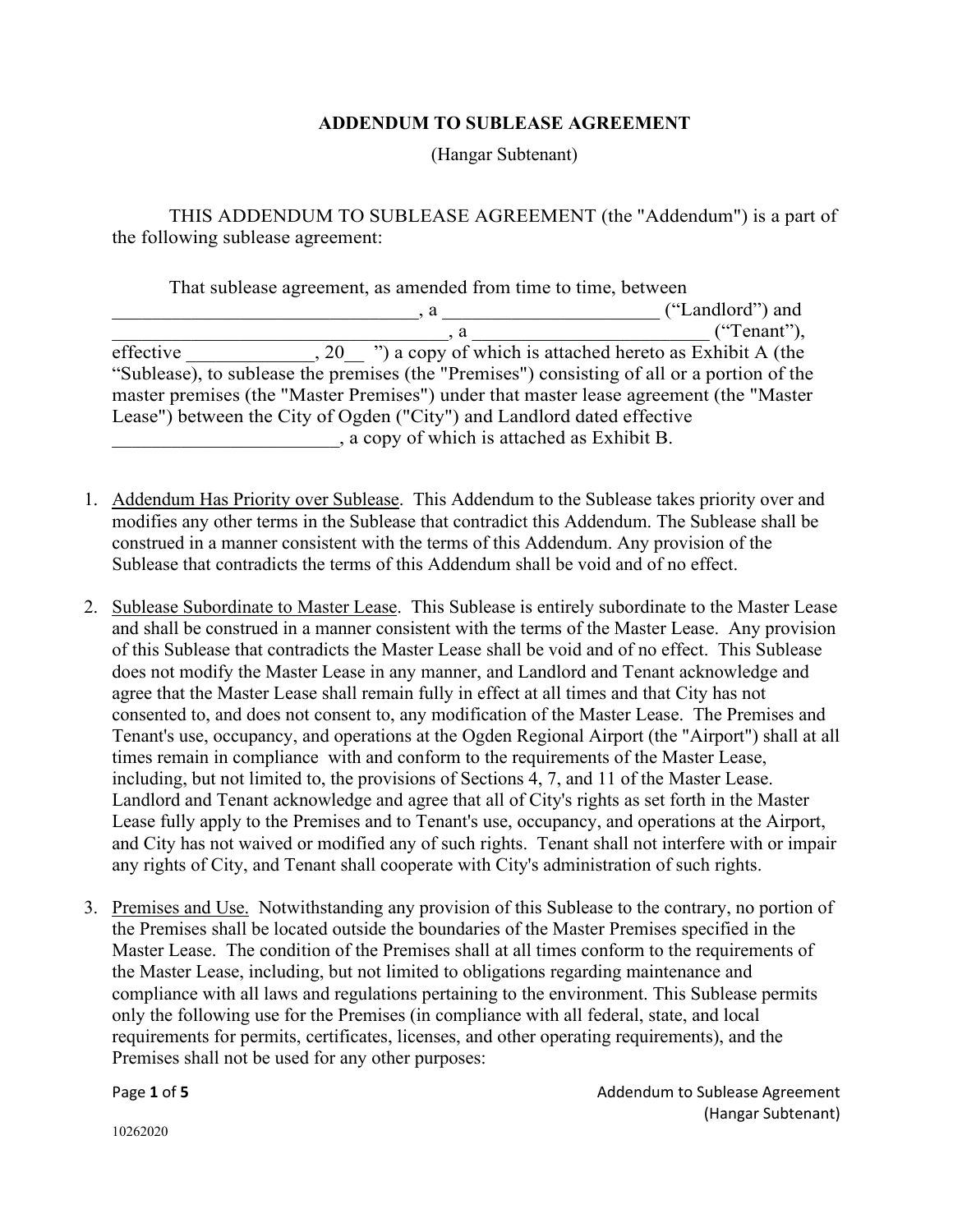## **Storage of Aircraft owned by lessee**

- 4. Registration of Based Aircraft. Tenant shall promptly register all of Tenant's based aircraft with City in the manner required by City in conformance with the Master Lease.
- 5. Sublease Term. Termination, and Attornment. Notwithstanding any provision of this Sublease to the contrary, no term or renewal term (if any) of this Sublease shall exceed ten (10) years in duration, and no such term shall exceed the duration of the Master Lease (regardless of how terminated). If a portion of any such term purports to exceed the duration of the Master Lease (whether the Master Lease expires or is sooner terminated), such portion shall be void and Landlord and Tenant agree that this Sublease shall terminate no later than the date on which the Master Lease terminates (unless City, in its sole discretion, expressly gives prior written consent to Landlord for a continuation of this Sublease on terms acceptable to City, in City's sole discretion). For every renewal term permitted under this Sublease (if any), Landlord and Tenant shall obtain City's prior written consent to such renewal term before the commencement of such term or such term shall be void and this Sublease shall terminate at the expiration of the last period approved by City's prior written consent (unless sooner terminated). If Tenant holds over after any termination of this Sublease, Landlord and Tenant agree that City may treat such holding over as a tenancy at will on City property, may terminate the same in compliance with Utah law, and may seek a recovery of City's costs and attorneys' fees in connection therewith from Landlord or Tenant or both of them. Among City's rights, Landlord and Tenant also agree that City shall have the right to terminate this Sublease by giving thirty (30) days' advance written notice to Tenant at the address set forth in this Sublease for any of the following reasons: (A) Tenant is in default under the terms stated in this Sublease; (B) Landlord is in default under the terms stated in the Master Lease; or (C) Landlord, for any reason, ceases to occupy the Master Premises or ceases to be a party to the Master Lease. Landlord and Tenant agree that if Landlord ceases to be a party to the Master Lease (and this Sublease is not terminated), Tenant shall attorn to any party succeeding to the interests of Landlord in the Master Lease and Tenant shall execute and deliver any documents necessary or desirable in connection therewith.
- 6. Payment of Rent upon Landlord's Default. Landlord and Tenant agree that at any time when Landlord is in default of payment of Landlord's rent under the Master Lease (as "rent'' is defined therein), City may deliver a written notice to Landlord and Tenant at the addresses set forth in this Sublease requiring Tenant to pay all rent under this Sublease to City, and thereafter Tenant shall pay such rent to City until Landlord's default to City under the Master Lease is cured in full.
- 7. Payment of City Charges. Tenant shall timely pay to City all charges imposed by City in connection with the Airport, including, but not limited to, fuel flowage fees, landing fees, utility charges (if any), penalties imposed by City, security-related charges, and any late fees or interest imposed by City. The terms set forth in Exhibit C of the Master Lease (except Section C.1) shall apply to Tenant's payment of such City charges to City. Landlord agrees that if Tenant fails to timely pay any charge that Tenant owes to City, Landlord shall promptly pay the amount of such charge to City, and Tenant shall promptly reimburse Landlord for such payment and shall pay any additional fees or charges specified in this Sublease in connection with such payment.

Page 2 of 5 **Addendum** to Sublease Agreement (Hangar Subtenant)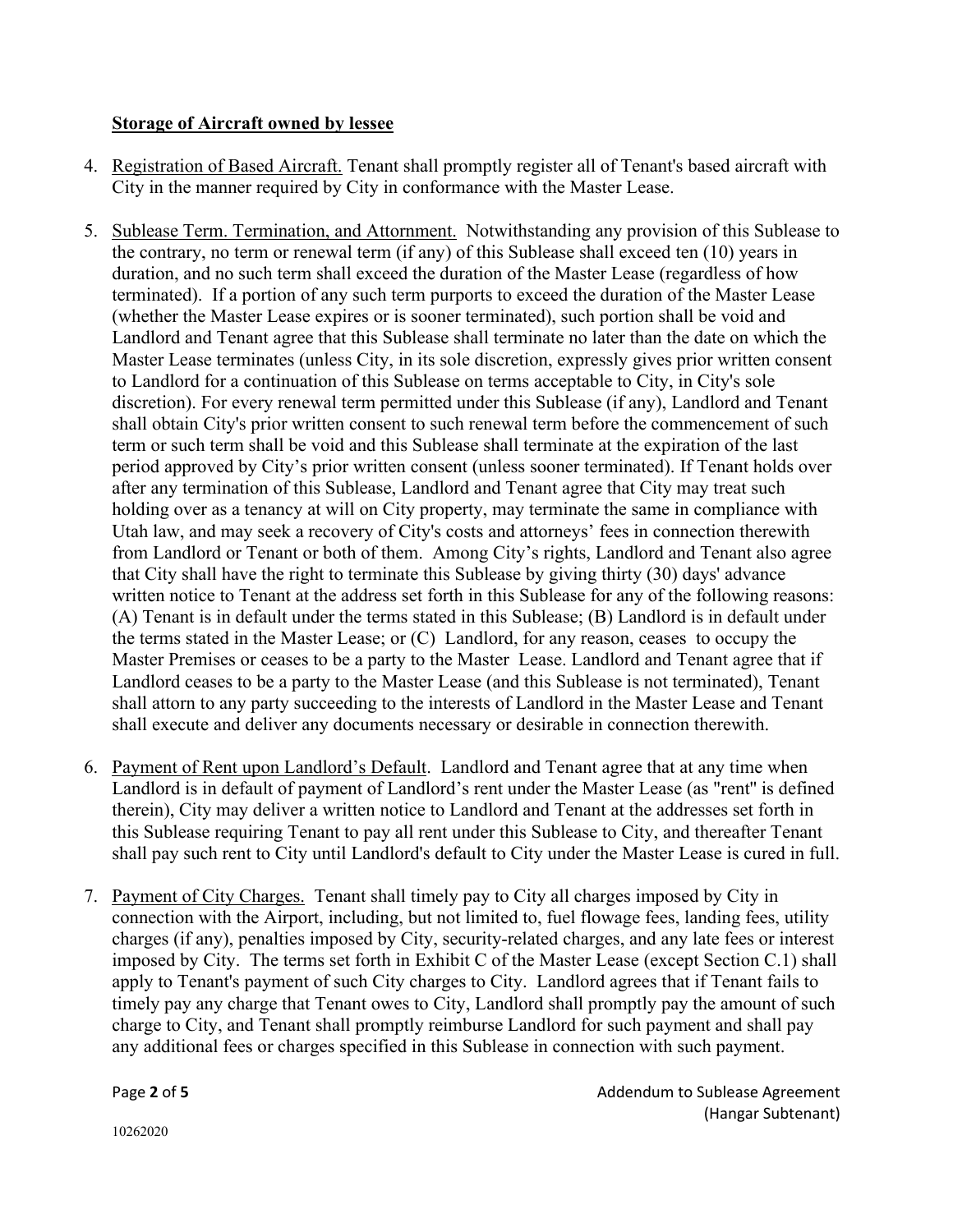- 8. Compliance with Laws and Directives. Tenant and Tenant's officers, employees, agents, and invitees shall comply at all times, at Tenant's sole cost, with any and all laws and regulations (as amended or otherwise modified from time to time), that are applicable to Tenant's use, occupancy, or operations at the Premises or the Airport (the "Laws and Regulations"), which include, but are not limited to, all laws, statutes, ordinances, regulations, rules, orders, writs, judgments, decrees, injunctions, directives, rulings, guidelines, standards, codes, policies, common law, and other pronouncements of any kind having the effect of law including, but not limited to, the Airport's Rules and Regulations and Minimum Standards, and all laws and regulations pertaining to the environment; any and all plans and programs developed in compliance with such requirements (including, but not limited to, the Airport's Security Plan); and all lawful, reasonable, and nondiscriminatory Airport policies and other requirements. Tenant shall comply with lawful directives and requests by City in connection with the Airport. Among other things, upon request by City, Tenant will verify, within a reasonable time frame, compliance with any Laws and Regulations and provide such information to City and to Landlord.
- 9. Improvements and Interests in City Property. Tenant shall not make any improvements to the Premises or at the Airport (except with City's express prior written consent to Landlord, in City's sole discretion). Tenant shall not impair, encumber, lien, sublease, or damage any City property or property interest, and shall not permit any other person or entity to take such action. Tenant shall not have title to any improvement at the Premises or the Airport, whether or not constructed by Tenant.
- 10. City's Access to and Recovery of Premises. Tenant acknowledges and agrees that City has rights under the Master Lease to access the Premises and to work within, alter, or recover part or all of the Premises. Tenant shall not interfere with or impair any such rights of City and shall cooperate with such rights.
- 11. Indemnity, Waiver, Insurance, and Environmental Compliance. As part of the consideration for City's consent to this Sublease, Tenant agrees as follows:
	- A. Indemnity. Tenant agrees to indemnify, hold harmless, and defend City and its officers and employees from and against losses of every kind and character (including, but not limited to, liabilities, causes of action, losses, claims, costs, fees, attorney fees, expert fees, court or dispute resolution costs, investigation costs, environmental claims, mitigation costs, judgments, settlements, fines, demands, damages, charges, and expenses) that arise out of or relate to: (i) this Sublease; (ii) any use, occupancy, or operations at the Premises or the Airport by Tenant or its officers, employees, agents, or invitees; or (iii) any wrongful, reckless, or negligent act or omission of Tenant or its officers, employees, agents, or invitees. Tenant shall use attorneys, experts, and professionals that are reasonably acceptable to City in carrying out this obligation. This obligation does not require Tenant to indemnify City and its officers and employees against losses (as defined above) that arise solely from the negligent acts or omissions of City and its officers and employees. The

Page **3** of **5** Addendum to Sublease Agreement (Hangar Subtenant)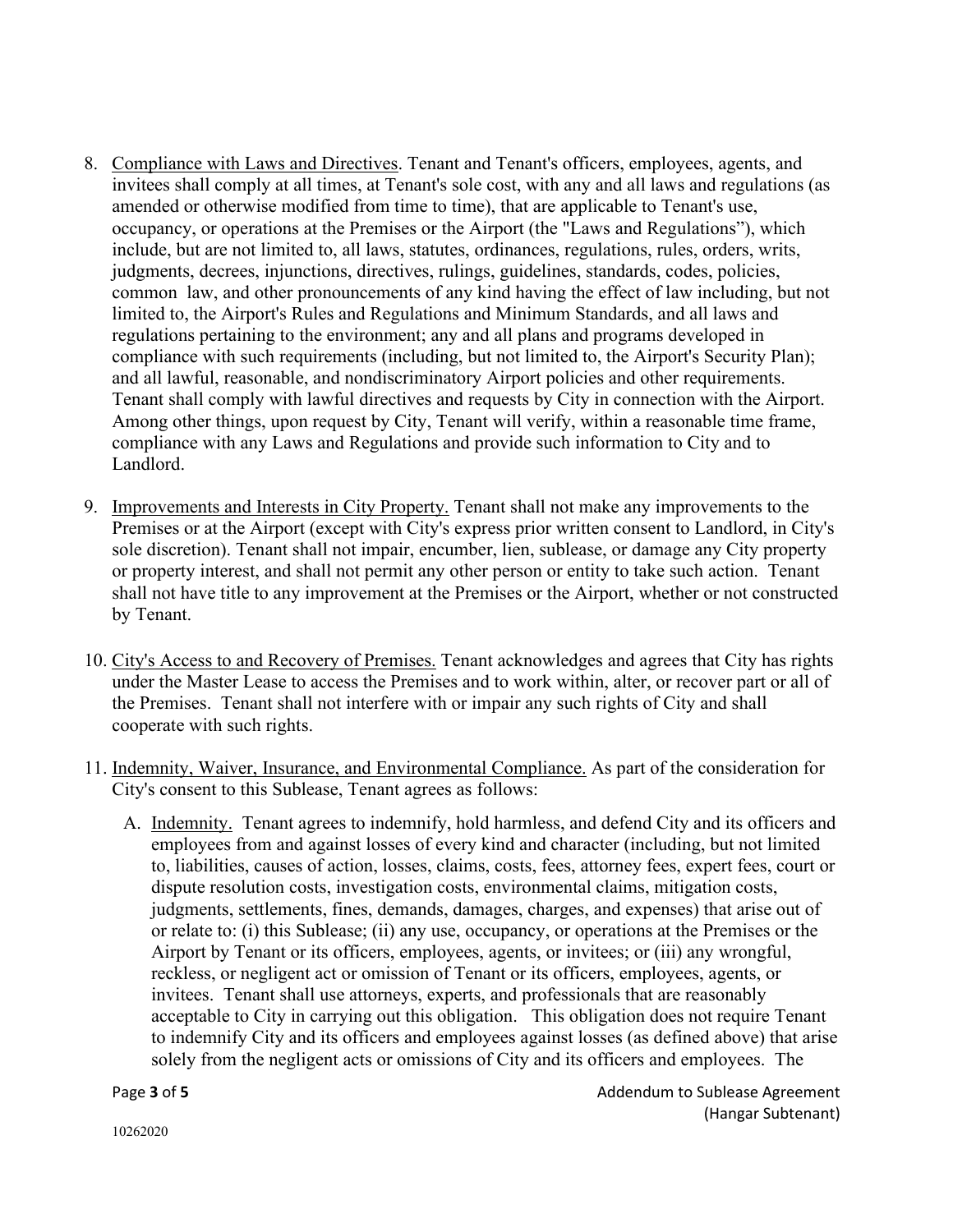obligation stated in this section shall survive the expiration or other termination of this Sublease with respect to matters arising before such expiration or other termination. These duties shall apply whether or not the allegations made are found to be true.

- B. Waiver. Tenant assumes all risk of the use of the Premises and the Airport, and Tenant hereby knowingly, voluntarily, and intentionally waives any and all losses, liabilities, claims, and causes of action, of every kind and character, that may exist now or in the future (including, but not limited to, claims for business interruption and for damage to any aircraft) against City and its officers, employees, and volunteers arising from or relating to Tenant's use, occupancy, or operations at the Premises or the Airport.
- C. Insurance. Tenant's insurance as set forth in this Sublease shall be in effect prior to Tenant's entry on the Premises, shall name City and its officers, employees, and volunteers as additional insureds (or in the case of property coverage, shall name City as a loss payee), and it shall be in force at all times when this Sublease is in effect. Tenant's insurance shall at all times be in compliance with City's insurance requirements as they exist from time to time (and the requirements applicable to Tenant include, but are not limited to, the terms set forth in Exhibit D of the Master Lease).
- D. Environmental Compliance. Tenant agrees that all of the obligations of the Master Lease at Section 7 regarding hazardous materials shall apply to Tenant, including, but not limited to, obligations for environmental investigation, cure, remediation, and indemnity, and that such obligations shall survive any expiration or termination of this Sublease.
- 12. Interests in Sublease. Tenant shall not assign any of its rights under this Sublease (whether such assignment is voluntary or involuntary, by merger, consolidation, dissolution, change in control, or any other manner), shall not encumber any such rights or record this Sublease (or any document or interest relating thereto), and shall not delegate any performance under this Sublease, unless Landlord obtains City's prior written consent to the same (which City may withhold in its sole discretion). Any such unauthorized assignment, encumbrance, or delegation is void. If City gives such consent, Tenant shall not be released from any obligations for matters arising during the time when this Sublease was in effect.
- 13. City's Remedies. City's rights and remedies set forth in the Master Lease and this Addendum are not intended to be exhaustive, and the exercise of any right or remedy does not preclude the exercise of any other rights or remedies that may now or subsequently exist. Landlord and Tenant agree that City's rights and remedies, whether under this Addendum or the Master Lease or otherwise, shall not be defeated by the operation of, or by any termination of, this Sublease.